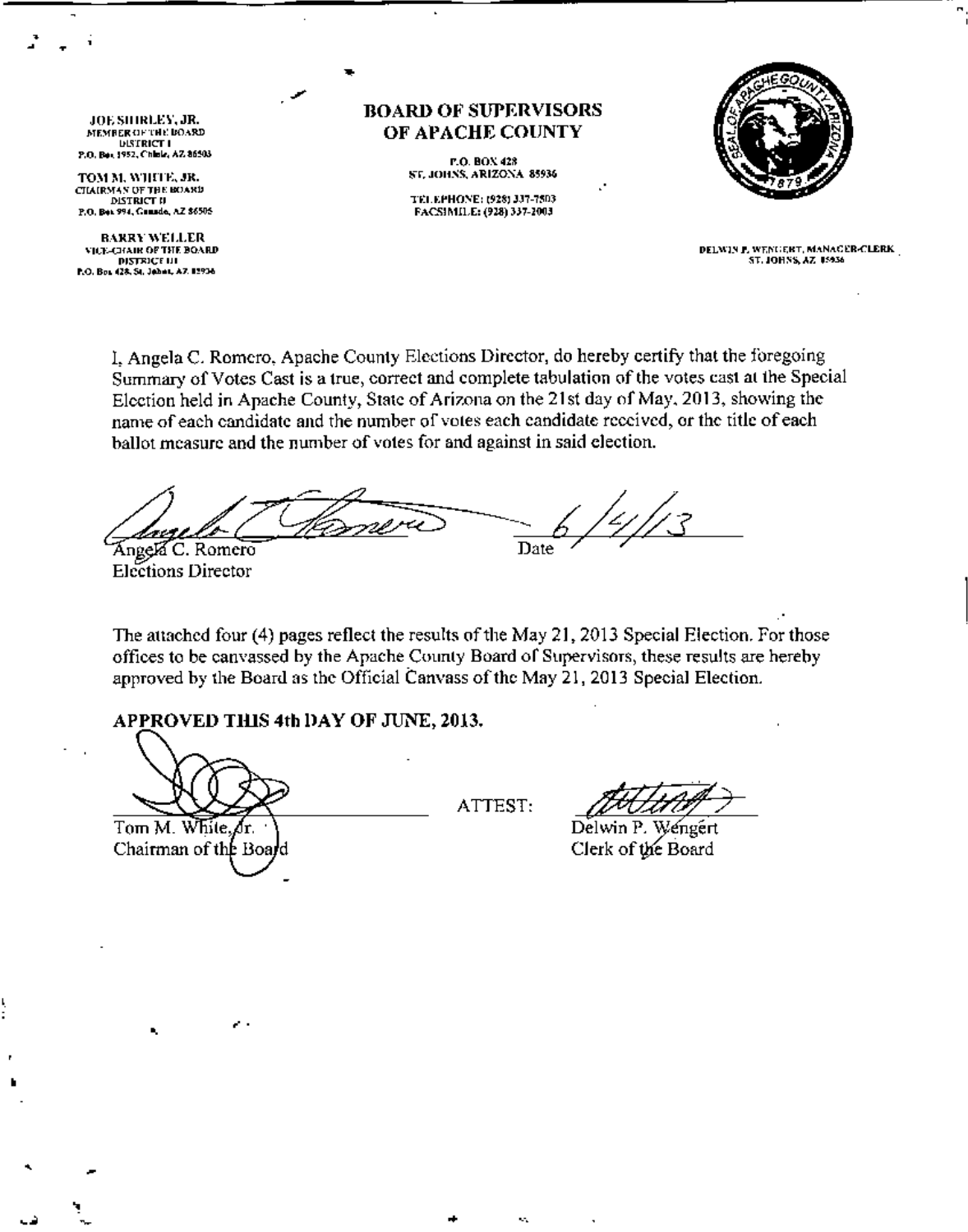| Date:05/21/13<br>Election Summary Report<br>Time:19:50:49]<br>2013 City of St. Johns General<br>Summary For Jurisdiction Wide, All Counters, All Races<br>OFFICIAL REPORT |                                                  |  |  |  |
|---------------------------------------------------------------------------------------------------------------------------------------------------------------------------|--------------------------------------------------|--|--|--|
| Num. Report Precinct 1 - Num. Reporting 1                                                                                                                                 | 100.00%                                          |  |  |  |
| Total<br>543/1939<br>522<br>126<br>387<br>9                                                                                                                               | 100.0 %<br>$-28.0%$<br>24.14%<br>74.14%<br>1.72% |  |  |  |
| Total<br>543/1939<br>493                                                                                                                                                  | 100.0 %<br>28.0<br>%<br>63.08%                   |  |  |  |
|                                                                                                                                                                           | Page: I of 1<br>311<br>36.92%<br>182             |  |  |  |

 $\label{eq:2.1} \frac{1}{\sqrt{2}}\int_{\mathbb{R}^3}\frac{1}{\sqrt{2}}\left(\frac{1}{\sqrt{2}}\right)^2\frac{1}{\sqrt{2}}\left(\frac{1}{\sqrt{2}}\right)^2\frac{1}{\sqrt{2}}\left(\frac{1}{\sqrt{2}}\right)^2\frac{1}{\sqrt{2}}\left(\frac{1}{\sqrt{2}}\right)^2.$ 

 $\mathcal{L}^{\mathcal{L}}_{\mathcal{L}}$  and  $\mathcal{L}^{\mathcal{L}}_{\mathcal{L}}$  and  $\mathcal{L}^{\mathcal{L}}_{\mathcal{L}}$  and  $\mathcal{L}^{\mathcal{L}}_{\mathcal{L}}$ 

 $\mathcal{L}^{\text{max}}_{\text{max}}$ 

 $\label{eq:2.1} \mathcal{L}(\mathcal{L}^{\mathcal{L}}_{\mathcal{L}}(\mathcal{L}^{\mathcal{L}}_{\mathcal{L}})) \leq \mathcal{L}(\mathcal{L}^{\mathcal{L}}_{\mathcal{L}}(\mathcal{L}^{\mathcal{L}}_{\mathcal{L}})) \leq \mathcal{L}(\mathcal{L}^{\mathcal{L}}_{\mathcal{L}}(\mathcal{L}^{\mathcal{L}}_{\mathcal{L}}))$ 

and the control of the control of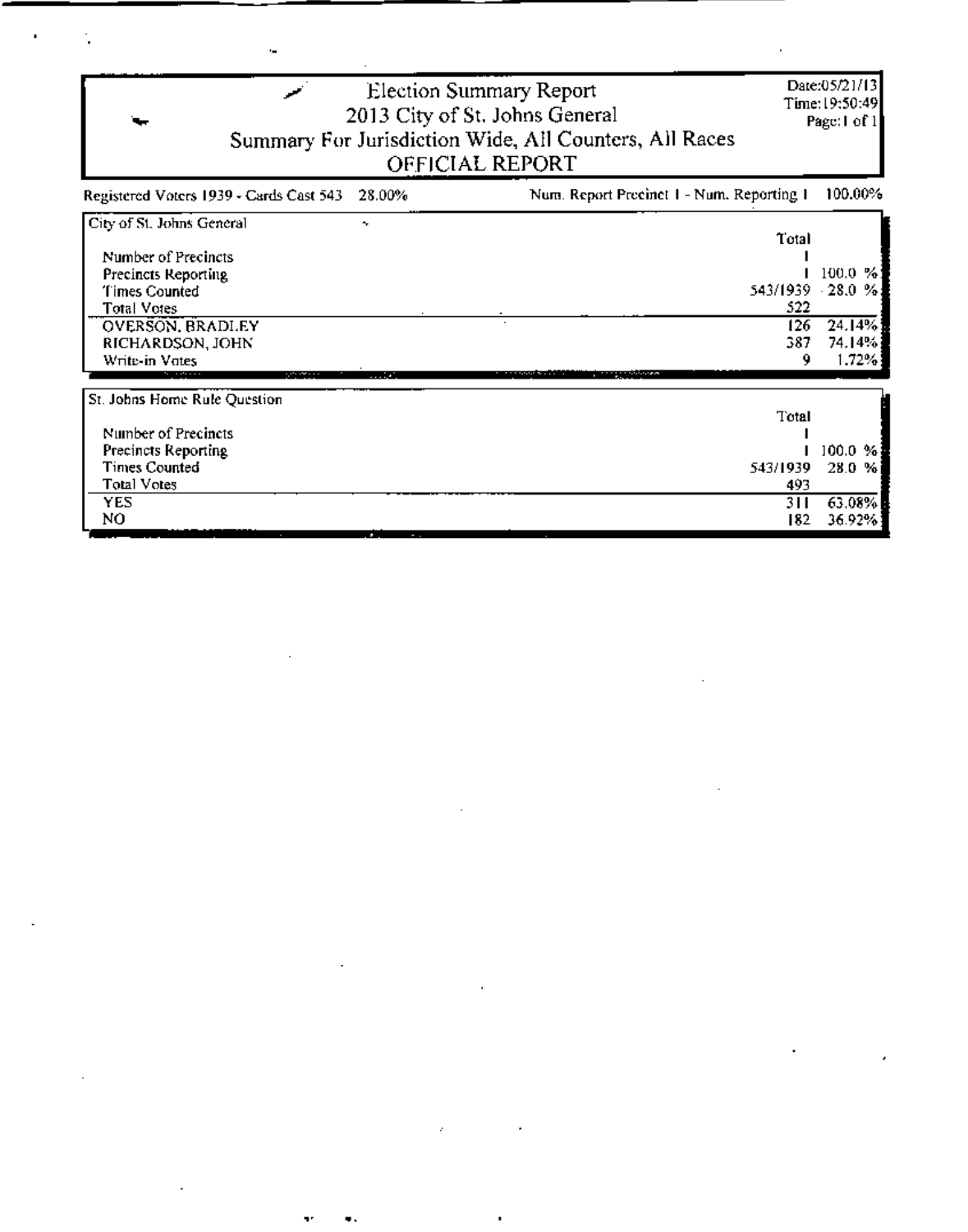| <b>Statement of Votes Cast</b><br>2013 City of St. Johns General<br>SOVC For Jurisdiction Wide, All Counters, All Races<br>OFFICIAL REPORT | Date:05/21/13<br>Time:19:56:31<br>Page:1 of 3 |
|--------------------------------------------------------------------------------------------------------------------------------------------|-----------------------------------------------|
| TURN OLIT<br>l%.<br>Cards<br>Reg.<br>Cast<br>Voters<br>Tumout                                                                              |                                               |

 $\mathcal{L}(\mathcal{L})$  .

 $\mathcal{A}^{\mathcal{A}}$  and  $\mathcal{A}^{\mathcal{A}}$  and  $\mathcal{A}^{\mathcal{A}}$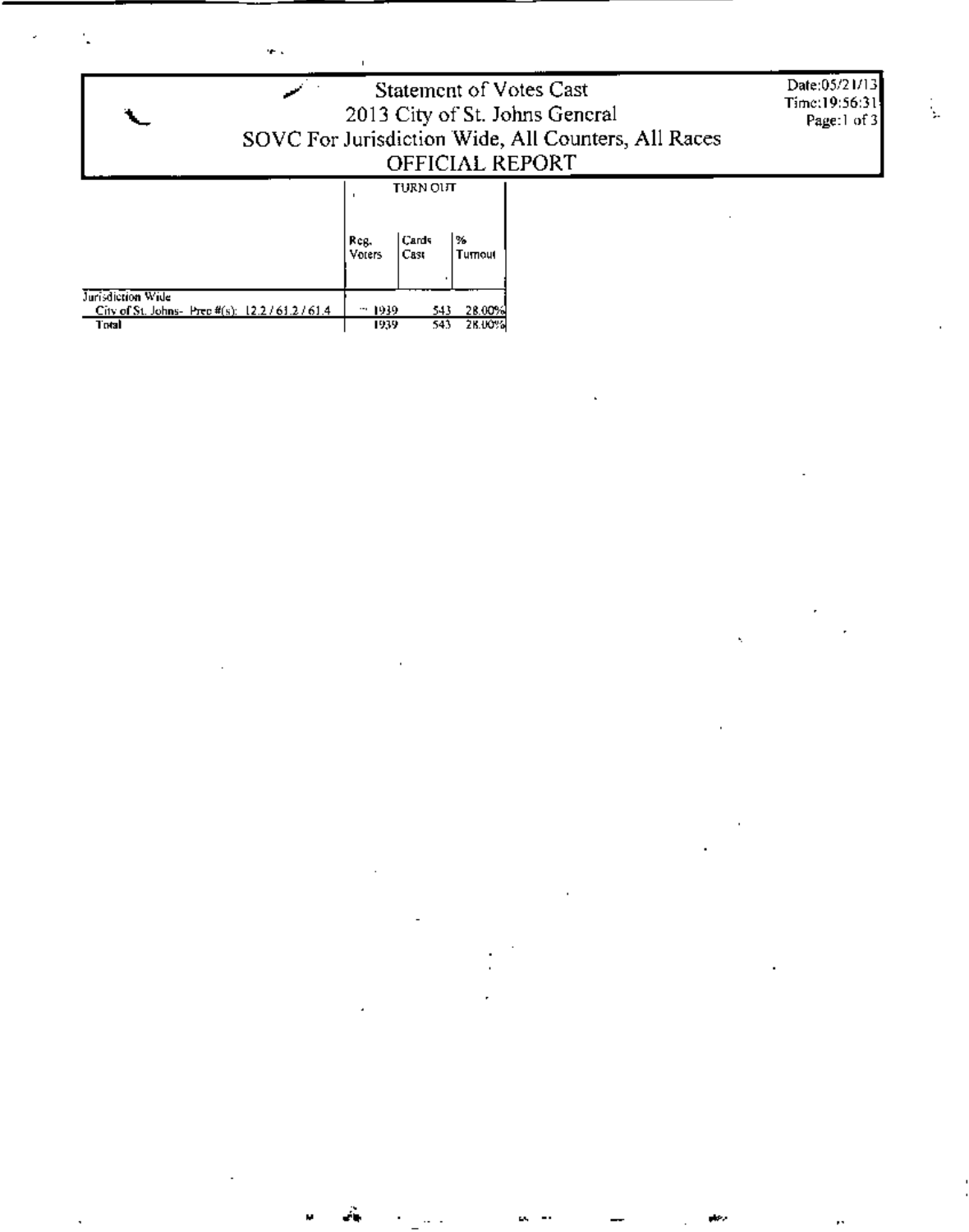| ╰                 |                           |                  |                | <b>Statement of Votes Cast</b><br>2013 City of St. Johns General<br>OFFICIAL REPORT | SOVC For Jurisdiction Wide, All Counters, All Races - |                | Date:05/21/13<br>Time:19:56:31<br>Page:2 of 3 |
|-------------------|---------------------------|------------------|----------------|-------------------------------------------------------------------------------------|-------------------------------------------------------|----------------|-----------------------------------------------|
|                   | City of St. Johns General |                  |                |                                                                                     |                                                       |                |                                               |
|                   | Reg.<br>Voters            | Times<br>Counted | Total<br>Votes | <b>OVERSON.</b><br><b>BRADLEY</b>                                                   | <b>RICHARDSON.</b><br>JOHN                            | Write-In Votes |                                               |
| Jurisdiction Wide |                           | 1939<br>543      |                | 522<br>126 24 14%                                                                   | 387 74.14%                                            | 1.72%          |                                               |

 $\mathcal{L}_{\text{max}}$  and  $\mathcal{L}_{\text{max}}$ 

 $\mathcal{L}_{\text{max}}$  and  $\mathcal{L}_{\text{max}}$  and  $\mathcal{L}_{\text{max}}$ 

 $\mathcal{O}(\mathcal{O}_\mathcal{O})$  . The contract of the contract of the contract of the contract of the contract of the contract of the contract of the contract of the contract of the contract of the contract of the contract of the co

 $\epsilon$  , and the set of  $\epsilon$ 

and the state of the state of

 $\mathcal{L}(\mathcal{L})$  and  $\mathcal{L}(\mathcal{L})$  are the set of the set of the set of the set of the set of  $\mathcal{L}(\mathcal{L})$ 

i<br>S

Ļ,

i.

 $\frac{1}{1}$ 

i<br>Santa